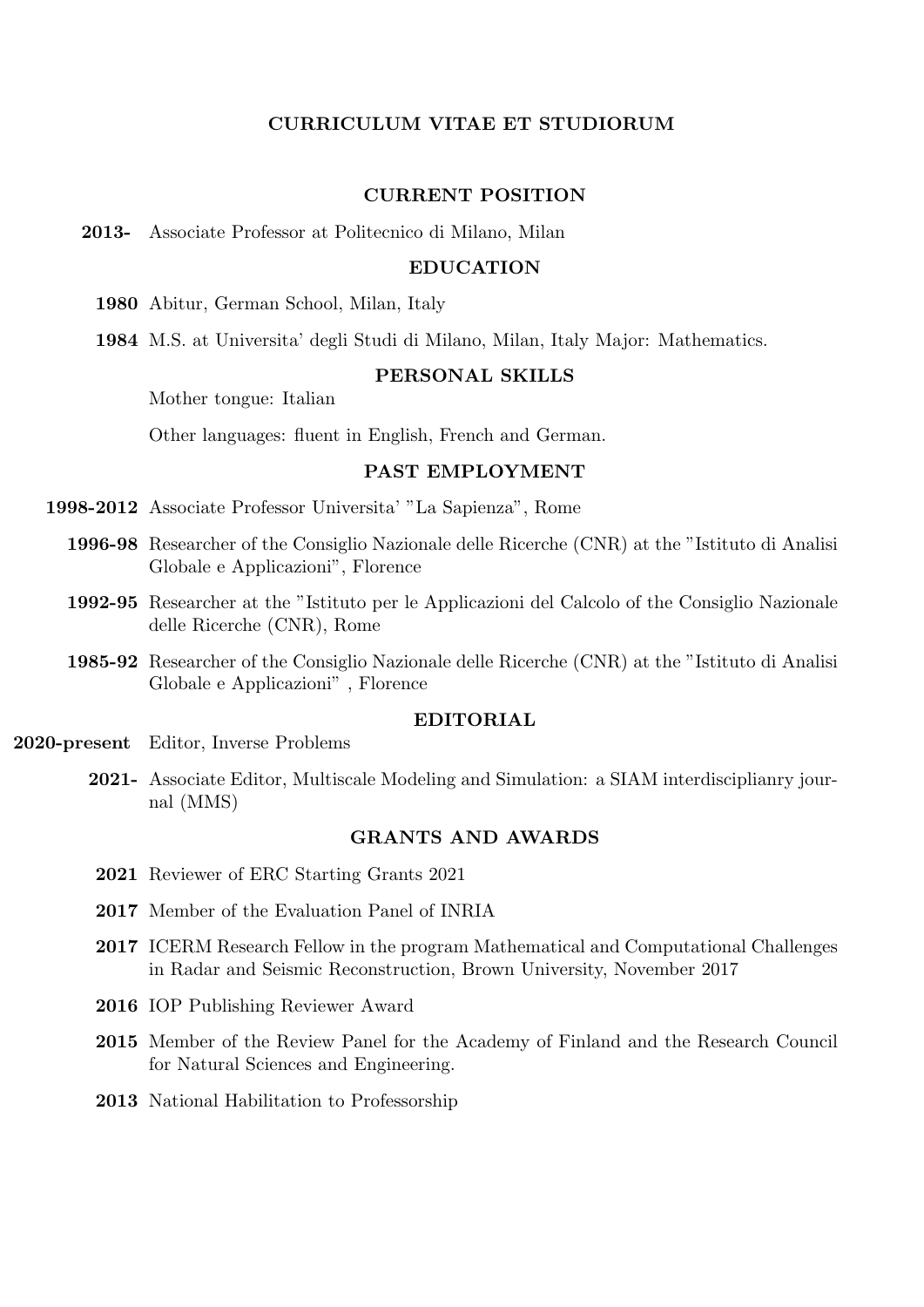Research Membership "Inverse Problems and Applications", MSRI, Berkeley

# RECENT VISITING POSITIONS

- Visiting Professor at NYU-AD, August 2018-August 2021
- Visitor at ETH Zurich (February 2018)
- Research Fellow at ICERM Semester Program on "Mathematical and Computational Challenges in Radar and Seismic Reconstruction" (September 6 - December 8, 2017) Brown University
- Visitor at Penn State University
- Visiting Associate Professor at NYU-AD, August 2016-August 2017
- Visitor at University of Wien June and July 2016
- Visiting Professor at NYU-AD, August-February 2016
- Visitor of MIT, Boston, April 2015
- Partecipant of the Program "Inverse Problems and Applications", Mittag-Leffler Institut , Sweden
- Visitor of Ecole Normale Superieure, June 2012, Paris
- Visitor of Erwin Schroedinger Institut, April 2012, Wien
- Visitor of Cornell University, March 2012, USA
- Research Member at the Mathematical Sciences Research Institute (MSRI) , Berkeley, September, November 2010

# RECENT INVITED TALKS

- SIMAI conference, Parma 30 Aug-3 Sept 2021, invited to minisymposium New trends in tomography: From microscopy to astronomy.
- Inverse Problems on Large Scales, Dec 6-10, 2021 RICAM, Linz (invited speaker)
- Tomographic Reconstructions and their Startling Applications, Erwin Schroedinger International Institute for Mathematics and Physics, Vienna, March 15-26 2021 (invited speaker)
- Statistical aspects of non-linear inverse problems, BIRS, Banff 2021 (invited speaker)
- Women in Inverse Problems, BIRS, Banff 2021 (Invited Speaker)
- Computational Inverse Problems for Partial Differential Equations, Oberwolfach December 2020 (Invited speaker)
- Inverse Problems: Modeling and Simulation, Malta, May 24-30 2020 (Invited speaker)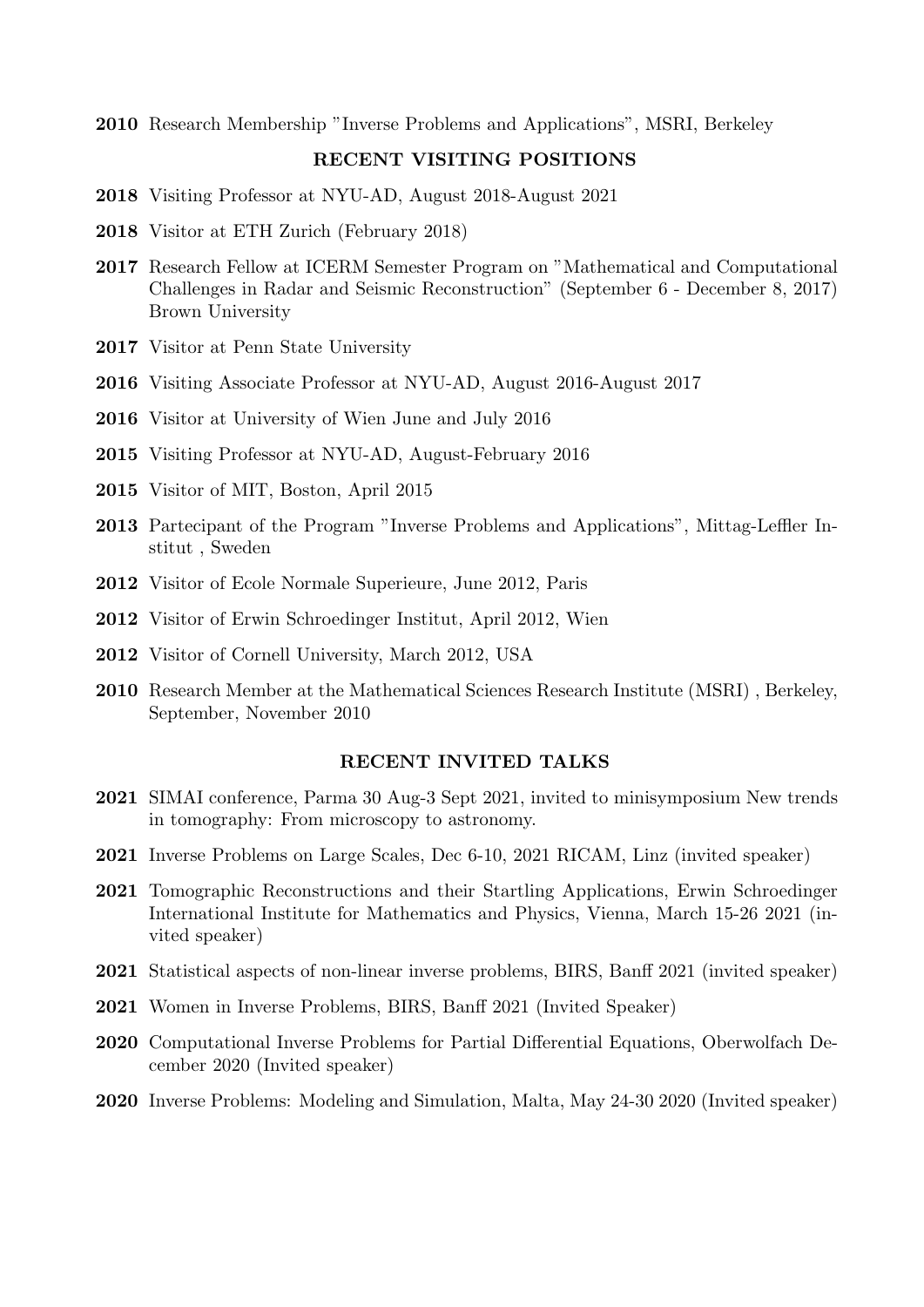- Nonlinear Diffusion Problems, Rome, September 11-13, 2019 (Invited speaker)
- Mathematical modelling and analysis for advanced structural design, simulation and optimization, Pavia, Italy, 11-13 September 2019 (Invited speaker)
- Workshop "Women in Analysis" June 2019 at the Banff International Research Station (BIRS) Canada (partecipant )
- "Applied Inverse Problems" Grenoble, July 8-12 2019 (Plenary speaker)
- "Recent advances in Phase-Field modeling: from Engineering to Biology" Pavia, May 8-10, 2019 (Invited speaker).
- Mathematical and numerical approaches for multi-wave inverse problems, 1-5 April 2019, Marseille, France (Plenary speaker)
- Inverse Problems in the Alps II, 18-23 March 2018, Obergurgl, Austria
- Special Materials and Complex Systems SMACS 2018, Gargnano, Italy, June 18-22,
- Workshop "Recent Advances in Seismic Modeling and Inversion: From Analysis to Applications", November 2017 ICERM, Brown University

# RECENT ACTIVITIES

- Organizer of "Women and Mathematics", NYU Abu Dhabi February 11-12
- Member of Evaluation Committee for a Tenure Track Position at the University of Wien
- Member of Evaluation Committee for Professorship Position at the University of Chile
- Organizer with O. Scherzer, U. Ascher and L. Vese of a Workshop "Reconstruction Methods for Inverse Problems" to be held in 2019 at the Banff International Research Station (BIRS) Canada
- Organizer of a 5 Day Workshop on "Reconstruction Methods for Inverse Problems" at Indam Rome (28 May-1June 2018)
- Member of the Committee of the PhD thesis of Florian Faucher at INRIA, France
- Member of Scientific Committee of the Conference "Picof 2018"
- Member of Scientific Committee of the Conference "Picof 2016" Grenoble, France
- Organizer of the minisymposium "Tomographic Reconstruction of Discontinuous Coefficients" at the Conference "Radon 100" in Linz, March 2017.
- Coorganizer of a mini symposium of the conference "Applied Inverse Problems", may 2015, Helsinki.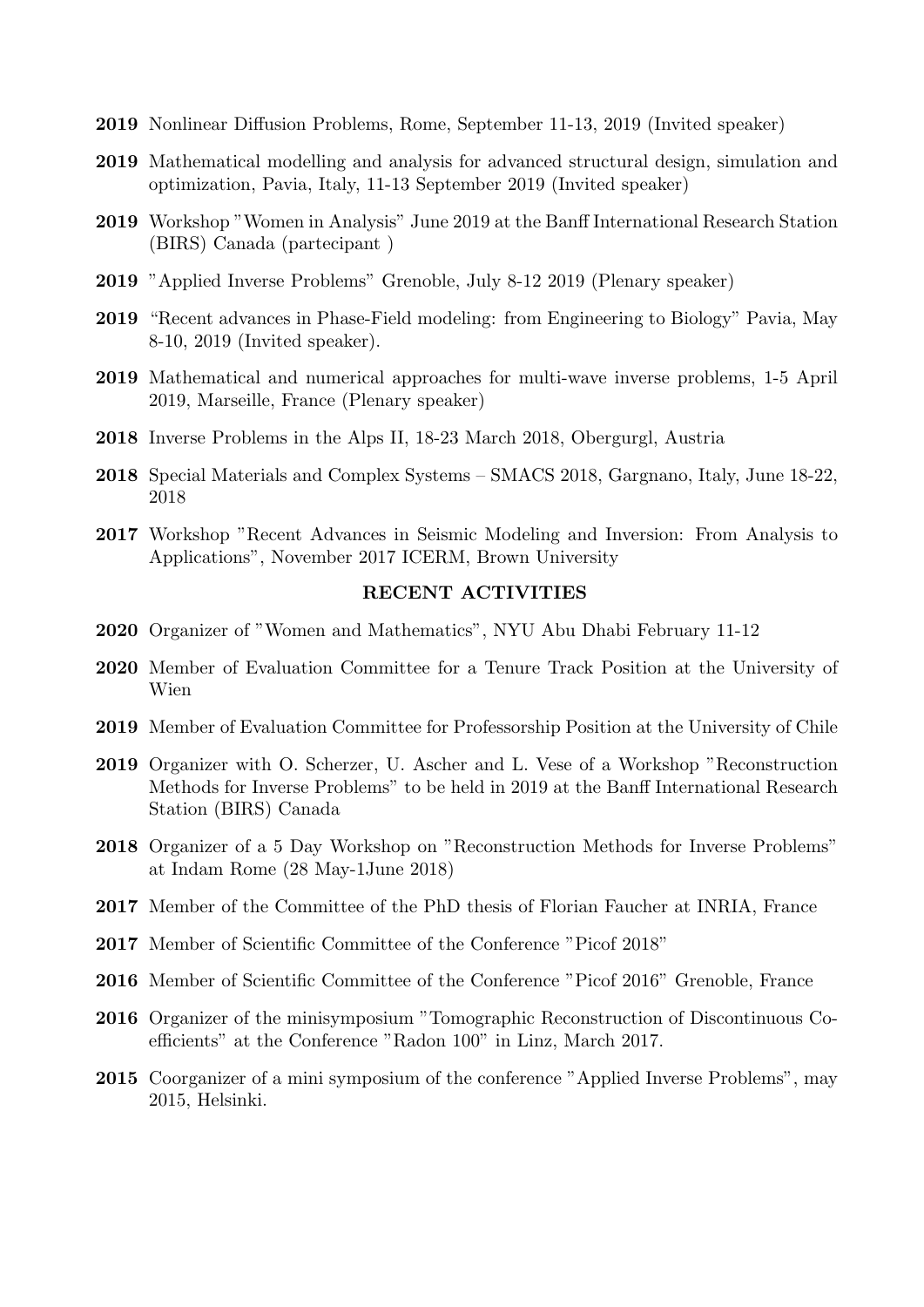- 2014 Coorganizer of a mini symposium of the conference "Inverse Problems from Theory to Applications", August 2014, Bristol.
- 2013 Coorganizer of a Conference in honor of Michael Vogelius, CIRM, Luminy, May 2013

### STUDENTS

Luca Ratti, PhD student (February 2019, Politecnico di Milano) currently Post-Doc at Center of Excellence in Inverse Problems (University of Helsinki)

Andrea Aspri, PhD student (January 2017, University La Sapienza, Rome) currently Post-Doc at Radom Institute of Applied Mathematics (Austria)

Matteo Santacesaria Post-Doc (11/2015-11/2017, Polimi International Fellowship).

Several Master Degree students

#### REFEREE WORK

Referee for SIAM J. Math Anal., SIAM J. in Imaging Science, Annali della Scuola Normale Superiore di Pisa, SIAM J. Control Opt., SIAM J. Appl. Math., Comm. PDE, Proc. Amer. Math. Soc. , Inverse Problems. Inverse and Ill Posed Problems, Trans. Amer. Math. Soc., Inverse Problems and Imaging, Journal of European Mathematical Society.

### RECENT SELECTED PUBLICATIONS

- [1] E. Beretta, M. V. de Hoop, F. Faucher and O. Scherzer "Inverse boundary value problem for the Helmholtz equation: quantitative conditional Lipschitz stability estimates " (2016) SIAM J. Math. Anal. vol 48 3962-3983
- [2] E. Beretta, M. V. de Hoop, E. Francini , S. Vessella " Lipschitz determination of interfaces in the Helmholtz equation from boundary data." Comm. PDE 40, (2015) no 7 13651392
- [3] E. Beretta, M. V. de Hoop, E. Francini, S. Vessella, J Zhai " Conditional Lipschitz stability of an inverse boundary value problem for the time harmonic elastic waves." Vol 33 Number 3, (2017) Inverse Problems
- [4] E. Beretta, M.C. Cerutti, A. Manzoni, D. Pierotti "On a semilinear elliptic boundary value problem arising in cardiac electrophysiology." M3AS, 26 (2016) no 4, 645-670
- [5] E. Beretta, E. Francini and S. Vessella "Differentiability of the Dirichlet to Neumann map under movements of vertices of triangular inclusions" SIAM J. Math Anal. 49 No. 2756776 (2017)
- [6] E. Beretta, C. Cavaterra, J. Ortega and S. Zamorano "Size estimates of an obstacle in a stationary Stokes fluid" Vol 33 No 2, (2017) Inverse Problems
- [7] E. Beretta, C. Cavaterra, C. Cerutti, A. Manzoni, L. Ratti "On the inverse problem of locating small dimensions ischemias for the monodomain equation of cardiac elec-